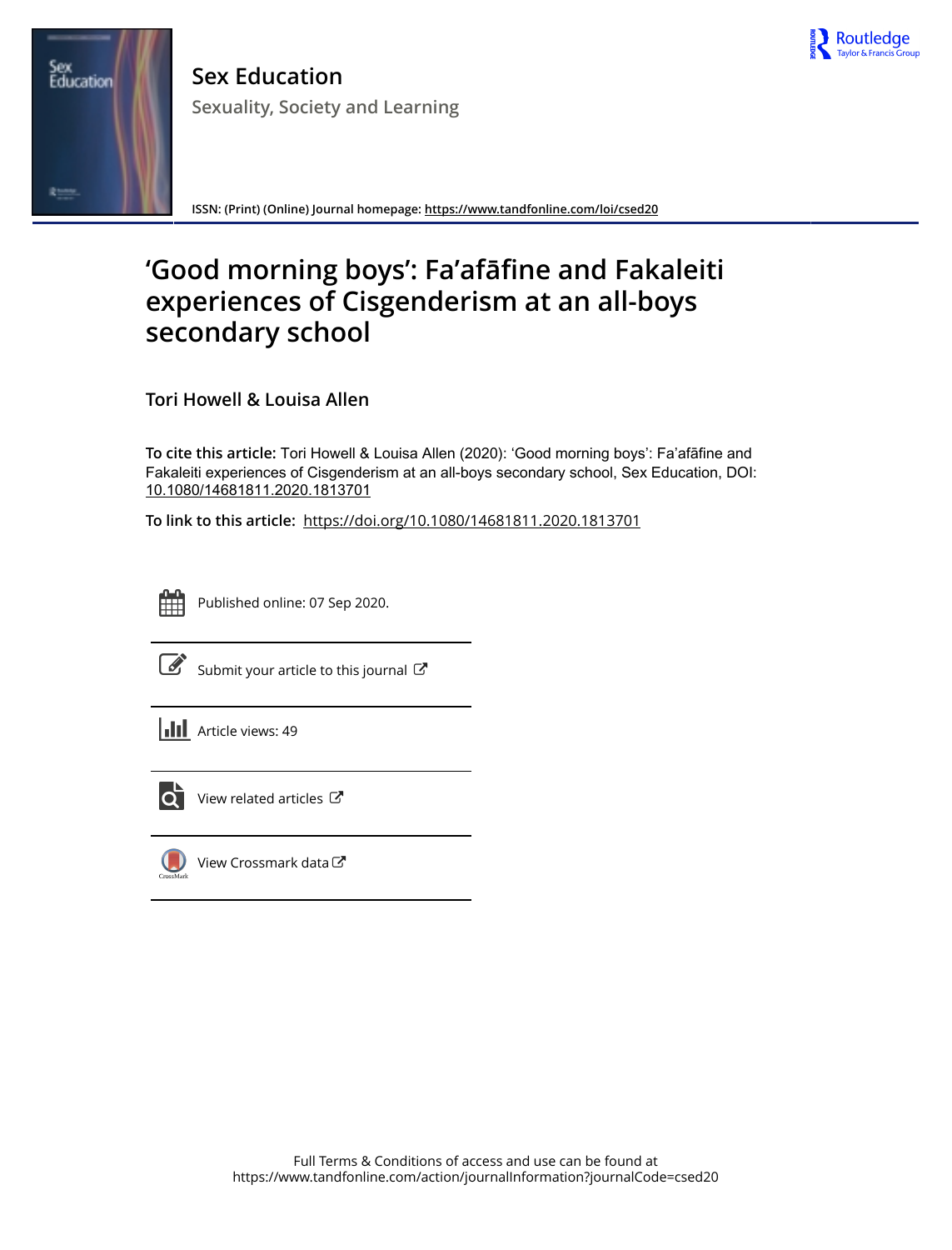

Check for updates

# **'Good morning boys': Fa'afāfine and Fakaleiti experiences of Cisgenderism at an all-boys secondary school**

#### Tori Howell and Louisa Allen D

Faculty of Education and Social Work, University of Auckland, Auckland, New Zealand

#### **ABSTRACT**

This article explores the schooling experiences of 12 fa'afāfine and fakaleiti who attended an all-boys faith-based secondary school in Aotearoa-New Zealand. Fa'afāfine are Samoan, and fakaleiti Tongans who are assigned male at birth, but enact varying degrees and types of behaviour deemed as feminine. There are currently no in-depth qualitative studies that examine the schooling experiences of these young people. Within the existing literature the experiences of fa'afāfine and fakaleiti are typically subsumed under the umbrella of transgender and/or non-binary students. This study examines participants' recollections of daily experiences of being fa'afāfine and fakaleiti at an all-boys school where any expression of femininity was frequently disallowed and denigrated. In this highly masculinised environment, participants describe the struggle to be 'like-women' and the cisgender discrimination they faced. Incidents of bullying, physical assault and marginalisation from teachers and students along with the pathologisation and erasure of their identities within school curricula and practices were daily occurrences. These accounts contribute to an emerging and broader picture of schools as cisgender spaces, in which educational structures and processes reinforce the idea there are only two genders, and that gender is based on sex assigned at birth.

#### **ARTICLE HISTORY**

Received 15 April 2020 Accepted 19 August 2020

#### **KEYWORDS**

Fa'afāfine; fakaleiti; school; cisgenderism; transgender; discrimination

#### **Introduction**

<span id="page-1-5"></span><span id="page-1-4"></span><span id="page-1-3"></span><span id="page-1-2"></span><span id="page-1-1"></span><span id="page-1-0"></span>This study focuses on Fa'afāfine and Fakeleiti students' experiences at an all-boys faith-based<sup>1</sup> school in Aotearoa-New Zealand (Howell [2019\)](#page-13-0). Fa'afāfine is a Samoan word that translates literally as 'in the manner of' or 'like a woman' (Schmidt [2016,](#page-14-0) 287 see also Hazenberg and Meyerhoff [2017](#page-13-1); Feu'u [2017;](#page-13-2) Schmidt [2010](#page-14-1); VanderLaan et al. [2014;](#page-14-2) Vasey and Bartlett [2007](#page-15-0); Sua'ali'i [2001](#page-14-3)). Fakaleiti is the Tongan equivalent and refers to 'men who dress and act in a manner similar to women' (Good [2014,](#page-13-3) 213). Fa'afāfine and fakaleiti are terms used to describe people assigned male at birth, 'whose gendered behaviours are, to varying degrees, feminine' (Schmidt [2016](#page-14-0), 287). In village life in Samoa and Tonga, fa'afāfine and fakaleiti are commonly identified by their preference for tasks usually allocated to women, such as cleaning and child-rearing, not on their physical appearance. Currently, it is unofficially estimated that there are 500 fa'afāfine in Samoa and 500 in Aotearoa-New Zealand (Schmidt [2015](#page-14-4)).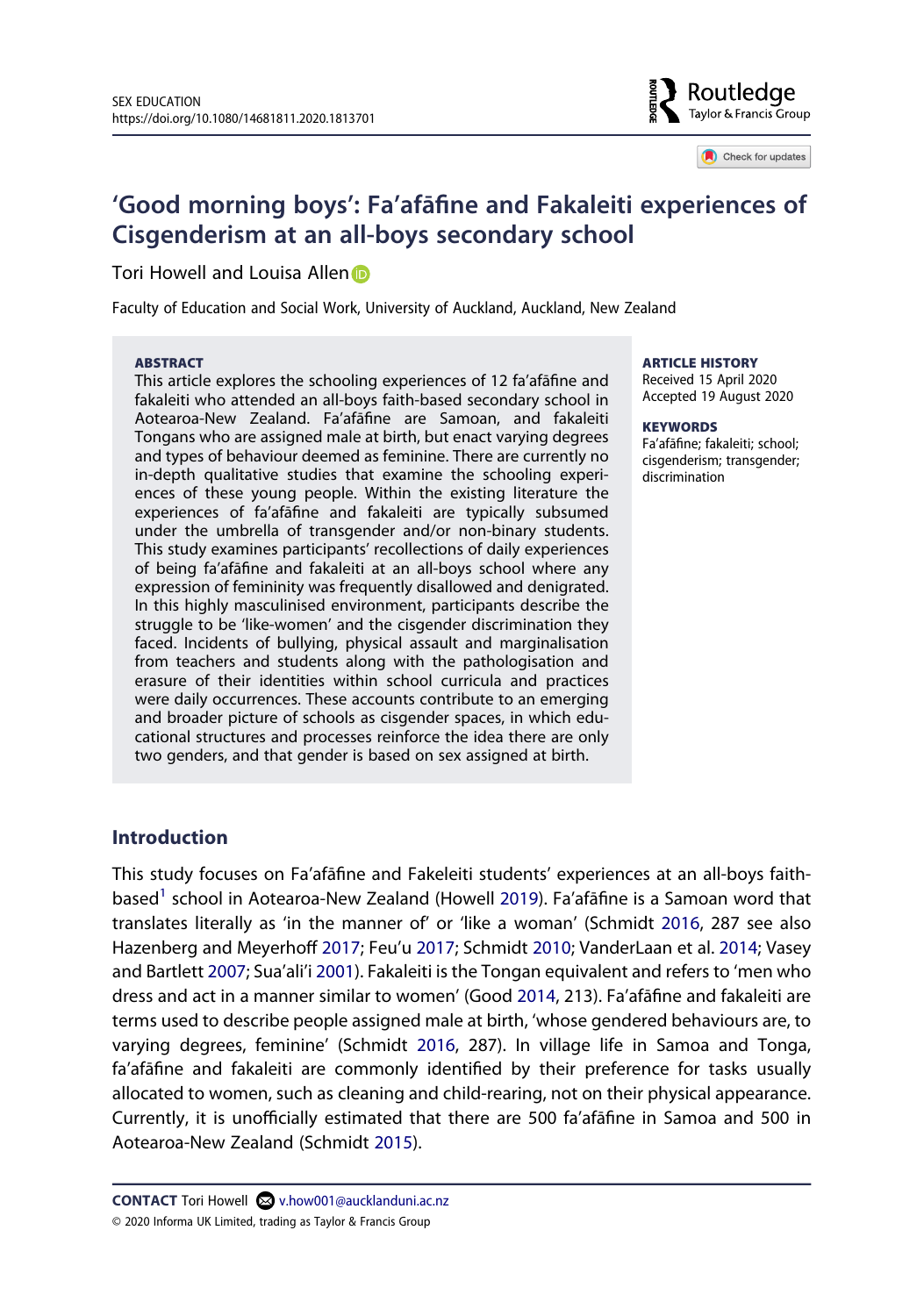#### 2  $\left(\frac{1}{2}\right)$  T. HOWELL AND L. ALLEN

Westernisation and migration have influenced the embodiment of fa'afāfine who live in Aotearoa-New Zealand, resulting in a greater repudiation of masculinity and the adoption of heteronormative femininity (Schmidt [2016](#page-14-0)). Most migrant fa'afāfine remain part of their Samoan families and communities while forging networks with other fa'afāfine and trans\* communities (Schmidt [2015\)](#page-14-4) and are often politically aligned with the gay community (Schmidt [2015](#page-14-4)). There is minimal research about fa'afāfine, and even less about fakaleiti, with only a smattering of studies in this area (Manusaute, Fonua, Prescot-Faletau, L., Amanaki, Tu'u, L., & Taouma, [2017](#page-13-4); Good [2014\)](#page-13-3). Qualitative studies on the schooling experiences of fa'afāfine and fakaleiti are non-existent. Subsequently, this article aims to document and identify the needs and interests of these groups.

<span id="page-2-1"></span>While the schooling experiences of fa'afāfine and fakaleiti have not constituted a discrete focus in research, they have sometimes been documented as part of larger studies on the experiences of trans<sup>\*[2](#page-12-1)</sup> students (Clark et al. [2014\)](#page-12-2). This data is invaluable because fa'afāfine and fakaleiti share many discriminatory schooling experiences with trans\* students. Being fa'afāfine or fakaleiti is a uniquely cultural phenomenon within Samoan and Tongan life-worlds however, and is not entirely captured by western notions of being a trans\* person. For instance, Stryker [\(2014\)](#page-14-5) explains the term trans\* marks various forms of gender crossing as well as signalling ways of occupying genders that confound the gender binary (1). While some researchers refer to fa'afāfine and fakaleiti as a third gender (Petterson et al. [2016;](#page-14-6) Poasa [1992\)](#page-14-7), Schmidt [\(2016\)](#page-14-0) has proposed that fa'afāfine sit 'across' the gender binary, simultaneously embodying masculinity and femininity. Subsequently, being fa'afāfine implies a complex and sometimes contradictory combination of 'males', 'men', 'not-men', 'not-women' and 'like-women' (Schmidt [2016](#page-14-0), 287). While Stryker's ([2014](#page-14-5)) definition of trans\* people as 'confounding the gender binary' hints at what it might means to be fa'afāfine or fakaleiti, it does not do justice to a Samoan or Tongan worldview of these identities.

<span id="page-2-4"></span><span id="page-2-3"></span>Our focus on fa'afāfine and fakaleiti is motivated by the fact that when included as part of the category of trans\* students, their experiences of schooling are more negative than their non-trans\* peers. For example, in a survey of over 8,000 secondary school students, those who identified as transgender and gender diverse were significantly more likely than other students to experience being physically harmed (49.9% vs 32.5%), bullied (17.6% vs 5.8%) or being afraid of someone hurting them at school (53.5% vs 39.8%) (Clark et al. [2014\)](#page-12-2). Similar statistics surface despite educational reform in Aotearoa-New Zealand to acknowledge and support the identities and needs of trans\* students. For instance, the Ministry of Education [\(2015\)](#page-14-8) *Sexuality Education: A guide for principals, boards of trustees, and teachers* clearly states,

<span id="page-2-2"></span><span id="page-2-0"></span>'there are opportunities within school programmes and wider school environment to acknowledge the sexual diversity of New Zealand communities and recognise the rights of those who identify as lesbian, gay, bisexual, transgender, intersex, and other sexual and gender identities' (11).

<span id="page-2-6"></span><span id="page-2-5"></span>The rights of transgender and gender diverse students to equal access and appropriate sexuality education are also recognised in the *International Technical Guidance on Sexuality Education* (UNESCO, [2009](#page-14-9)), the *Rio Statement* (UNESCO [2011](#page-14-10)) and the *Born Free and Equal Policy* (United Nations [2012](#page-14-11)). Continued discrimination against trans\* students'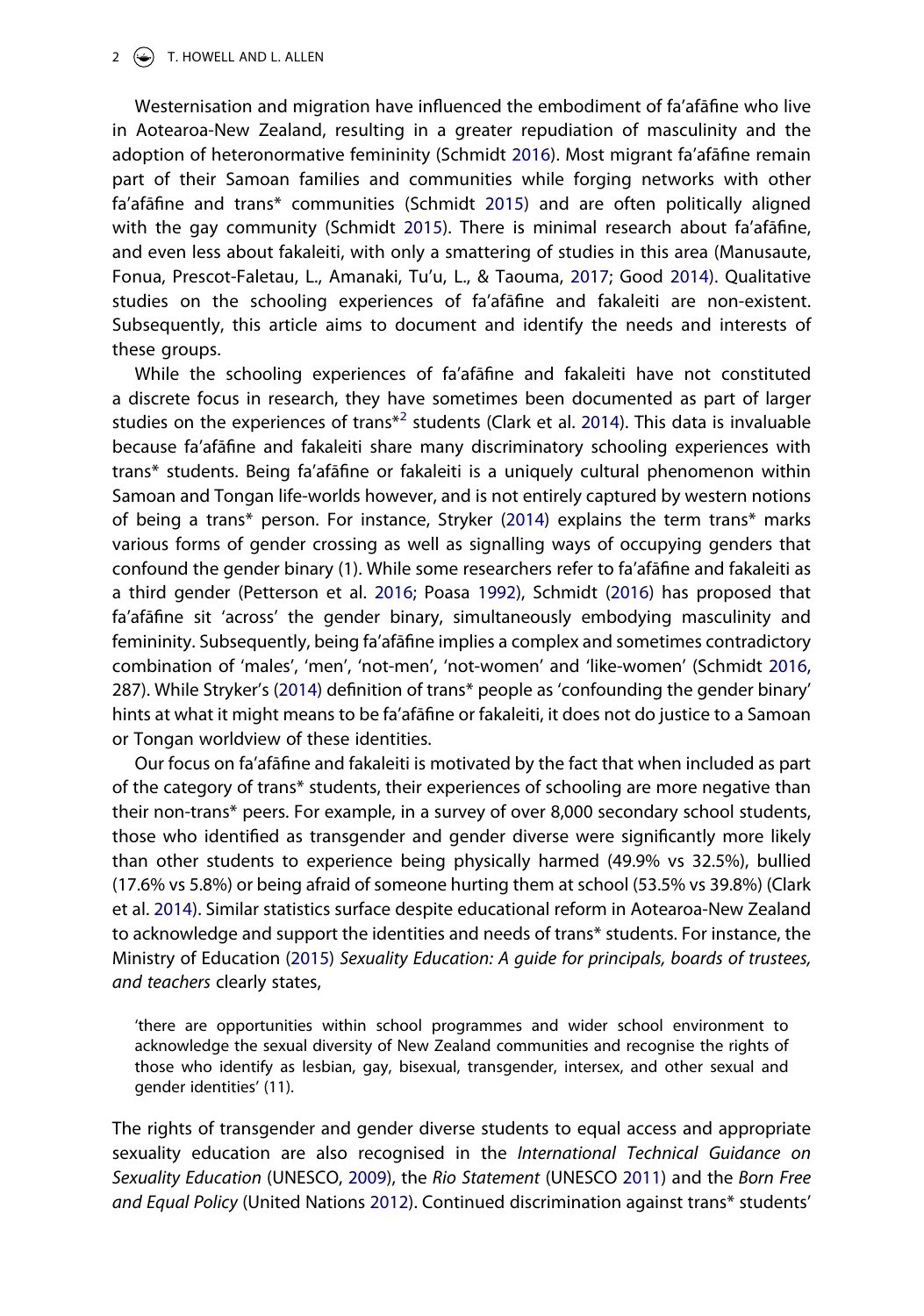reveals that such policies do not always translate into more positive experiences of schooling.

<span id="page-3-6"></span>This study responds to the above findings and other research indicating there is minimal work to tackle transphobia compared with homophobia at school (Mitchell, Gray, and Beninger [2014](#page-14-12)). In accordance with Veale et al's (2019) call to 'further elucidate the experiences of a specific sector of the trans and non-binary population at school' (p.v) we focus on fa'afāfine and fakaleiti students. Given the scarcity of qualitative research on these two groups of students in school (Schmidt [2016](#page-14-0)) we hope findings might shed light on these young people's experiences from their own perspectives (Bowskill [2017\)](#page-12-3). Such insights are necessary to create school environments that recognise, value and support fa'afāfine and fakaleiti students and seek to disrupt cisgenderism.

#### <span id="page-3-0"></span>**Literature and conceptual context**

<span id="page-3-7"></span><span id="page-3-4"></span><span id="page-3-3"></span><span id="page-3-1"></span>In the absence of studies of fa'afāfine or fakaleiti experience of schooling, the closest relevant literature concerns trans\* studies of schooling. Most of this research comprises large-scale survey-based studies with a smattering of qualitative work from the USA, the UK, Canada and Australia. As noted above, this work reveals trans\* students experience higher levels of bullying, harassment and discrimination at school than do their cisgender and lesbian, gay and bisexual peers (Jones & Hillier et al, [2013;](#page-13-5) Kosciw, Greytak, and Diaz [2009;](#page-13-6) Day, Perez-Brumer, and Russell [2018;](#page-13-7) McGuire et al. [2010](#page-14-13); Taylor and Peter [2011](#page-14-14)). These same studies document negative discriminatory effects in terms of trans\* students' academic achievement and engagement with schooling. For instance, trans\* students are more likely to skip lessons or avoid school (Jones & Hillier et al, [2013\)](#page-13-5) and be disciplined by teachers (O'Flynn [2016;](#page-14-15) Kosciw et al. [2018](#page-13-8)). They are also likely to have lower grade point averages, are less likely to plan to pursue post-secondary education, have lower selfesteem, higher levels of depression and, less sense of school belonging (Kosciw et al. [2018;](#page-13-8) Department for Children, Schools and Families [2009\)](#page-13-9). In repeat longitudinal studies such as the US *National School Climate Survey*, experience of discrimination for LGB plateaued between the 2015 and 2017 surveys, but this did not occur for discrimination related to gender (Kosciw et al. [2018](#page-13-8) p.xxv). Instead, there was a steady increase in reports of negative remarks towards transgender people between 2013 and 2017 (Kosciw et al. [2018](#page-13-8) pxxiv). In addition, the percentage of students required to use toilet and changing rooms of the sex ascribed to them at birth, and who were prevented from using the name/pronoun they identified with, was higher in 2017 (Kosciw et al. [2018\)](#page-13-8).

<span id="page-3-8"></span><span id="page-3-5"></span><span id="page-3-2"></span>While there is less research on trans\* youth experiences in Aotearoa-New Zealand, findings mirror those internationally. Two important large scale surveys have involving transgender youth nationally: the Youth'12 adolescent health survey mentioned above (Clark et al. [2014\)](#page-12-2) and *Counting Ourselves: The Health and well-being of trans and nonbinary people in Aotearoa-New Zealand* (Veale et al. [2019](#page-15-1)). In the latter survey of 1,178 participants aged 14–83 years, 8% ( $n = 94$ ), completed a section about schooling. Almost half (49%) of trans\* and non-binary students reported having been bullied at school in the last 12 months. More than a quarter had been bullied once or twice (28%), 10% had been bullied once a week, and 11% were bullied several times a week, or on most days (Veale et al. [2019](#page-15-1), 61). The rate of bullying for students was more than four times higher than that experienced by cisgender secondary students in the previous Youth'12 survey (Veale et al.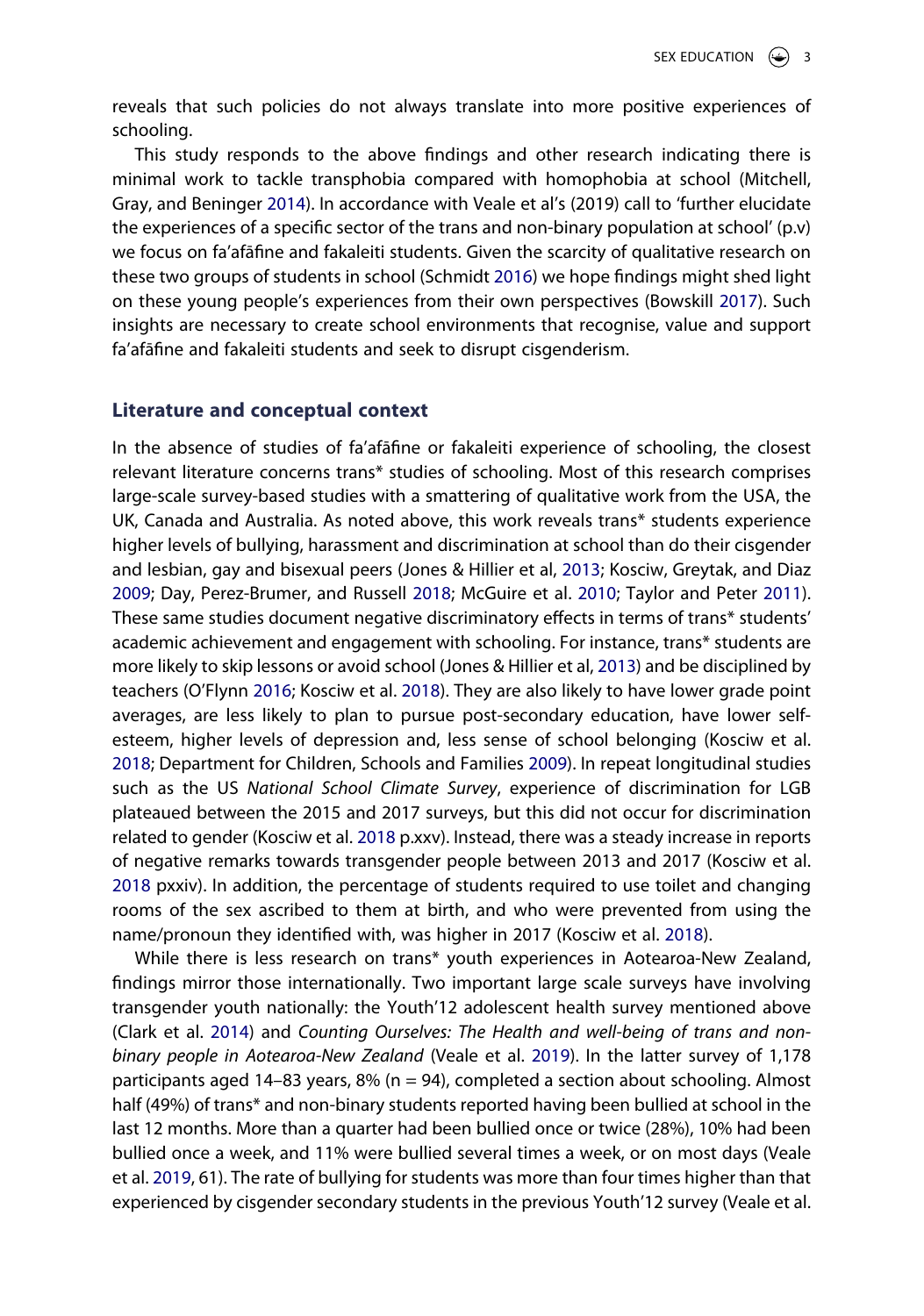#### $4 \quad (*)$  T. HOWELL AND L. ALLEN

<span id="page-4-8"></span><span id="page-4-3"></span>[2019,](#page-15-1) 61). Other Aotearoa-New Zealand studies that have included trans\* people have focused on the prevalence of sexual violence in intimate relationships (Dickson [2017](#page-13-10)), substance use (Watson et al. [2019\)](#page-15-2) and mental health (Tan et al. [2020](#page-14-16)). One of the few pieces of qualitative work in this area is Kerekere's ([2017](#page-13-11)) exploration of the emergence of takātapui identity in Aotearoa-New Zealand. Takatāpui is a traditional Māori concept which 'embrace[s] all Māori who identify with diverse sexes, genders and sexualities such as whakawāhine (trans women), tangata ira tāne (trans men), lesbian, gay, bisexual, transgender, intersex and queer' (Kerekere [2017](#page-13-11), 2). The current study seeks to address the paucity of qualitative research about trans\* young people in Aotearoa-New Zealand and examines the experiences of those who are specifically, fa'afāfine or fakaleiti.

<span id="page-4-7"></span><span id="page-4-6"></span><span id="page-4-5"></span>Amidst a predominately bleak portrayal of trans\* students' experiences of schooling, there are a few international studies which offer a more positive picture (McCormack [2012;](#page-13-12) Leonard [2019\)](#page-13-13). Leonard's ([2019](#page-13-13)) UK-based study of 3 transgender young people, revealed how they felt supported by their school's adoption of their preferred names and pronouns and by individual teachers who served as insulators to harassment. Participants also remarked on the importance of LGBTQ clubs in making them feel welcome and supported at school. These studies counter the dominance of negative representations of trans\* people which can have victimising effects. We acknowledge that in focusing exclusively on the marginalisation of trans\* students, moments of agency where schooling challenges are successfully navigated are sidelined. Concentrating on cisgenderism at school here, reflects a political imperative to emphasise schooling inequalities for fa'afāfine and fakaleiti previously undocumented specifically for this group.

<span id="page-4-2"></span><span id="page-4-1"></span><span id="page-4-0"></span>In this article, we adopt the theoretical framework of 'cisgenderism' to analyse participants' schooling experiences. Drawing from Ansara and Hegarty ([2013](#page-12-4)), cisgenderism describes 'the discriminatory ideology that delegitimises people's own designations of their genders and bodies' (162). Cisgenderism is a way of thinking which works to deny the existence of transgender people by giving precedence to an understanding of gender, based on sex assigned at birth (Bartholomaeus and Riggs [2017,](#page-12-5) 14). Cisgenderism has broader utility than a concept like 'transphobia' in its recognition of dominant discourses and systematic discrimination, rather than individual attitudes and biases (Bartholomaeus and Riggs [2017\)](#page-12-5). Drawing on and adapting on the work of Ansara ([2015](#page-12-6)), Bartholomaeus and Riggs [\(2017,](#page-12-5) 15) identify five discursive mechanisms by which cisgenderism occurs within the context of education: *binarising* where gender is understood as a binary of only two genders (i.e. male/female or transgender/cisgender); *misgendering* when descriptors are applied to someone, that ignore their own terminology to describe themselves; *erasing* or the failure to consider the existence of people whose gender differs from that normatively expected of their assigned sex at birth; *pathologising* which refers to viewing people's behaviours or expressions related to gender as pathological or disordered; and *marginalising* when, for example, the argument is made that the classroom is no place for discussion of transgender people. We reveal how these forms of cisgenderism are apparent in participants' narratives below.

<span id="page-4-4"></span>The concept of cisgenderism is not without critics however, and we acknowledge Enke's ([2013](#page-13-14)) illumination of how this term institutes a trans\*/cisgender binary. This occurs because the cisgender/transgender dyad reinstates the power and centrality of those whose gender identity does not diverge from their assigned sex. Enke [\(2013\)](#page-13-14) also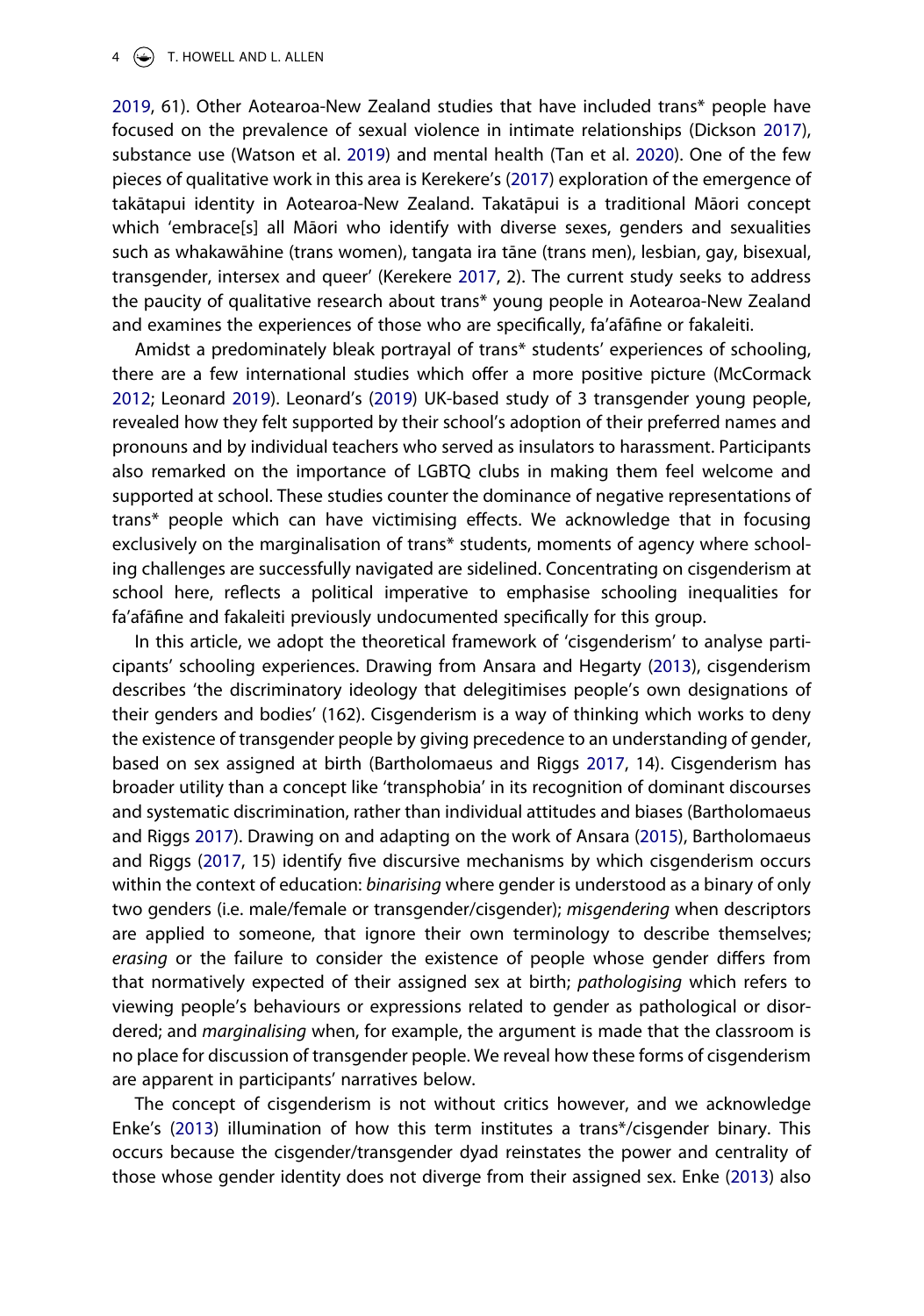<span id="page-5-0"></span>argues that the use of the prefix 'cis' reinforces gender as 'a self-evident, autonomous category' (p.239) in which 'male' and 'female' are more stable and narrowly defined than ever. Our use of 'cisgenderism' is political, expressing a wish to acknowledge trans\* people's ways of experiencing and naming the world. Importantly, cisgenderism is a derivative of the word 'cisgender' which emerged from trans\* activist discourses in the 1990s that critiqued normative ways of describing sex and gender (Aultman [2014\)](#page-12-7). In selecting cisgenderism to characterise participants' experiences over other concepts like heteronormativity, we pay homage to its historic roots in trans\* activism and politics.

# **Methodology**

Twelve participants were recruited to this study, 10 who self-identified as fa'afāfine and 2 as fakaleiti. The greater number of fa'afāfine participants reflects the wider composition of the population where there are more Samoan (183,721) than Tongan (82,389) people living in Aotearoa-New Zealand (nzdostats.stats.govt.nz accessed 16.5.20). While there are no reliable statistics concerning actual numbers of fa'afāfine and fakaleiti young people in Aotearoa-New Zealand, 12 in one school is a high number and indicative of the predominately Pasifika school composition. The students selected belonged to a school-based peer support group known as 'The Goddesses'<sup>[3](#page-12-8)</sup> which provided support and mentors for those who identified as fa'afāfine or fakaleiti. This group maintained contact via social media after leaving school and participants were recruited through a message posted to a digital forum inviting them to participate in the research. At the time of the study all participants were over 20 years of age, with the oldest being 28 and the median age 26 years. The gender descriptors used throughout reflect the pronouns participants themselves used at the time of the research. In all cases this was she/her, even if identity descriptors had changed from their time at school, from for example fa'afāfine to transgender.

Fieldwork was conducted by the first author, who at the time of the research was affiliated with the school the participants previously attended. Both authors identify as cisgender women and have several decades' involvement with the LGBTQIA+ community. Fa'afāfine and fakaleiti communities can be private and wary of outsiders, so it is necessary they talk to someone they know and trust. The first author's position as a well-liked and trusted adult connected with the school, was crucial to gaining access to participants and enabling them to feel comfortable in sharing their experiences. Given participants had left school and were no longer in contact with the researcher, there was no conflict of interest or structural power relationship in play. The first author was still affiliated with the school participants had attended at the time of the research, and was able to confirm the practices of discrimination they described continued to occur, although she no longer witnessed acts of physical aggression. The research received ethical approval from The University of Auckland Human Ethics Committee.

The research methods employed consisted of two focus groups of five-six participants, and one individual interview. The first focus group contained five participants, four of whom identified as fa'afāfine and one as fakaleiti and was held in a classroom at their old school during the weekend with the school's permission. Participants in both focus groups chose where they felt most comfortable and subsequently wanted the research to occur. This session lasted roughly three hours and utilised a whiteboard on which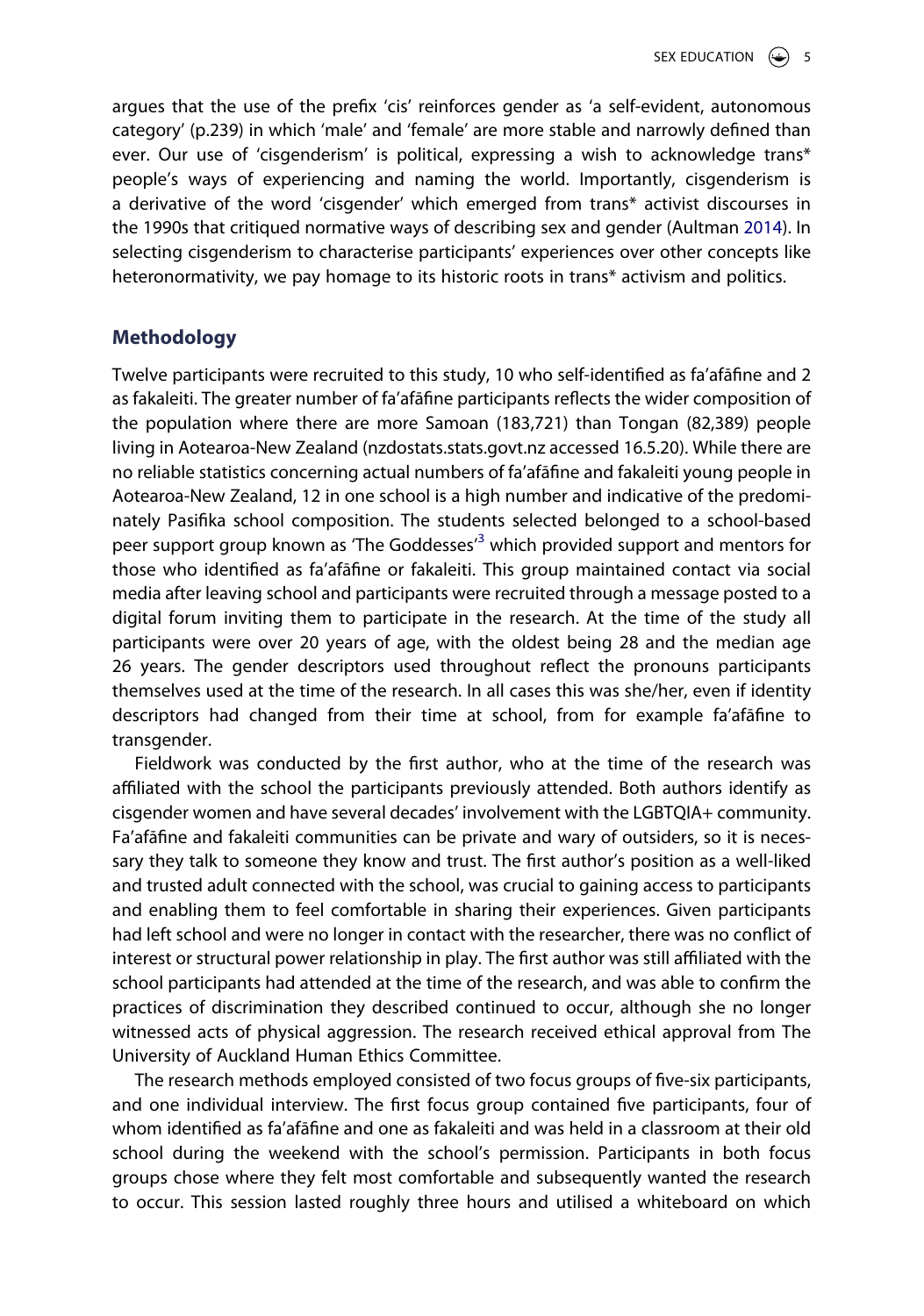#### $6 \quad \Leftrightarrow$  T. HOWELL AND L. ALLEN

participants brainstormed ideas about, for example, what being fa'afāfine or fakaleiti meant to them. The second focus group consisted of six participants, five who identified as fa'afāfine and one as fakaleiti and to encourage uninhibited discussion, occurred in a conference meeting room convenient to where participants lived.

Focus groups were semi-structured, commencing with the question, 'In general how would you describe your secondary school experience?' This question provided an opening to the research focus of 'What are the experiences of fa'afāfine and fakaleiti who attended an all-boys school?' Next, a series of sub-questions traversing topics such as experiences of discrimination, sources of support, and participants' recommendations for a more inclusive school environment were asked. Findings reported below are drawn from participants' responses to these areas.

The individual interview was conducted with a fa'afāfine participant in her early 20s who was in home detention following a short prison sentence. This interview occurred in the participant's own home and lasted several hours. The same questions and topics as in focus group discussions were explored. The participant contacted the first author seeking an opportunity to reflect on her schooling experiences as part of her own selfdevelopment. This interview offered an in-depth example of one person's experience of discrimination at school, and the traumatic and life changing effects it can have on an individual.

# **Findings**

#### *Experiences of bullying and physical assault*

All participants described experiences of being either verbally insulted and/or physically assaulted at school. Many felt they were targeted because their gender expression as fa'afāfine or fakaleiti did not match the masculine performances esteemed by their school. Nadeen, recounted how she was physically assaulted on her way to the tuck shop because of a rumour about her romantic interest in another student's older brother.

There was this tall guy, he was big for his age you know a big Pacific Islander, and he was stomping on my head and shit like that. It started all because of a rumour. I was walking to the tuck shop and out of the blue I get pushed to the ground and stomped in the head. I could of died!

Nadeen went on to explain how the school handled this incident,

I got a hiding. I got beaten up by this guy and we were inside his [the Dean's] office. He's telling the boy not to do it again, no apology or anything. He [the boy] just gets up and goes out. And I am the one that gets stood down. That's how fucked up it was ... (Transgender<sup>[4](#page-12-9)</sup> woman, early twenties)

<span id="page-6-0"></span>Nadeen's experience of being punished for this assault is congruent with that of transgender students in international research who also report school staff blaming them for any victimisation that occurs (Graham et al. [2014;](#page-13-15) Formby [2014](#page-13-16)). In Nadeen's case, she felt she was perceived as responsible for 'bringing it [the assault] on herself' by her feminine appearance, and that she was 'asking for trouble' by acting like a girl. Here, the school engages in a form of cisgenderism that manifests via a pathologisation of Nadeen's gender expression. 'Acting like a girl' by being attracted to another boy, is designated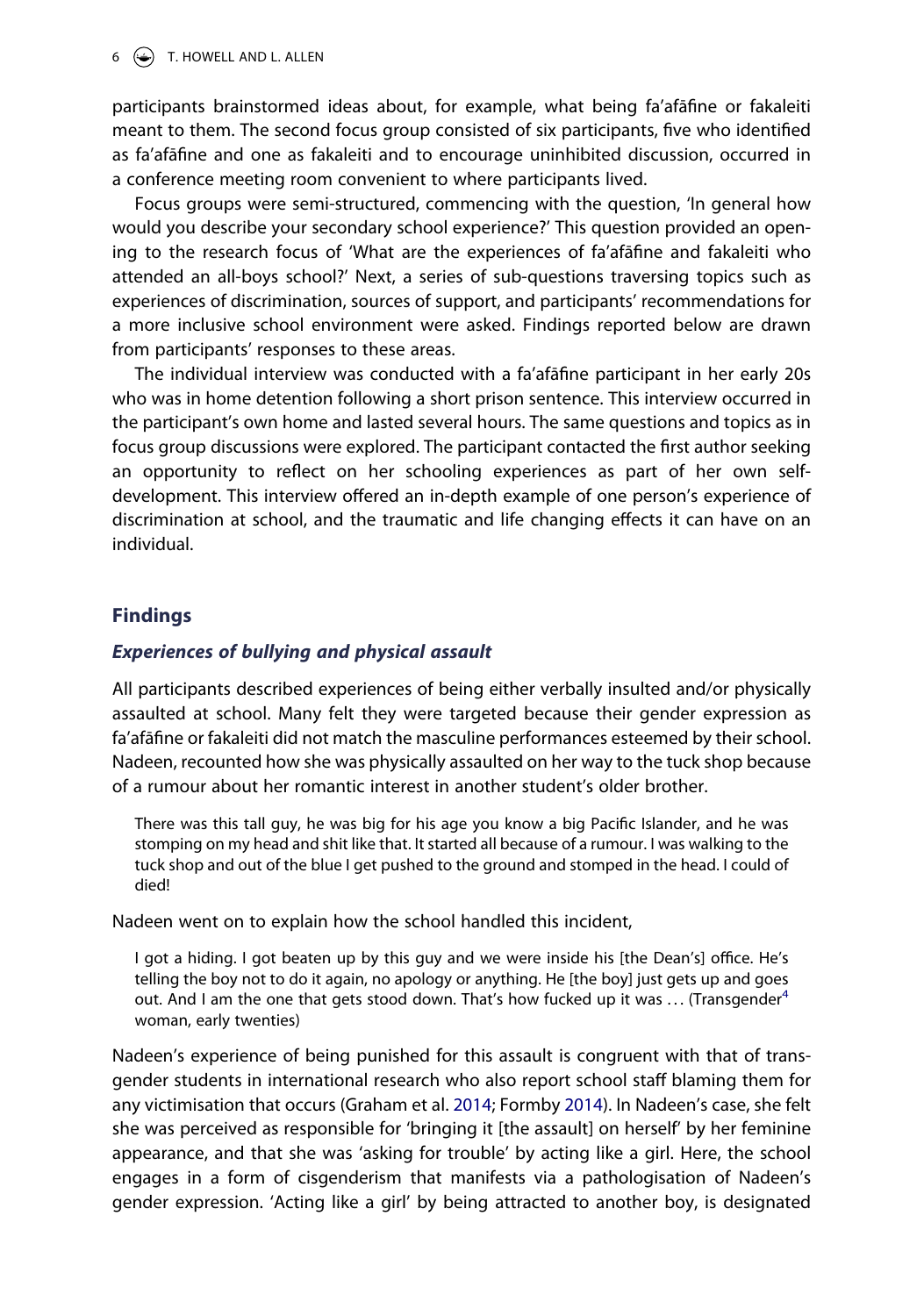as inappropriate in an all-boys' school, and therefore 'deserving' of punishment both by the boy who assaulted her and the school management who stood her down. For some participants, this tendency to 'blame the victim', had negative effects on their academic achievement, subsequently limiting future employment and educational opportunities.

#### *Cisgenderism*

#### *Curriculum subjects*

<span id="page-7-1"></span>Areas of the school curriculum, such as Physical Education (PE) and religious studies, were identified by participants as particularly marginalising and non-inclusive. Changing rooms have been described as 'one of the most traumatic spaces' for queer and trans\* students (Sykes [2011,](#page-14-17) 45). In this environment bodies can be scrutinised by others and, as these spaces are often unsupervised, bullying can occur (Devís-Devís et al. [2018](#page-13-17)). Many participants described getting changed for PE, and the way it was organised, as an ordeal which subsequently led to them avoiding, or dropping this subject.

I stopped doing PE in year 9 . . . I just always found excuses to go somewhere else because it would always be like rugby, and I dreaded that, 'oh we don't have enough bibs, half of you guys have to be shirtless' and I was just 'oh fuck that, I'm a lady!' Yeah it was horrible. Getting changed with the boys, I always had to have my own cubicle. In year 7 and 8 I did PE and I always had to have my own cubicle to get changed, and everyone is like 'what are you shy about?' That's the thing you know, 'this is not my body' and stuff. It's just that sport wasn't something I enjoyed either, because of that. (India, fakaleiti, early-20s).

<span id="page-7-0"></span>Devís-Devís et al. [\(2018\)](#page-13-17) indicate how trans\* boys identify sports-based PE as their favourite subject because it provides opportunities to express masculinity and excel in activities they enjoy, while for trans\* girls it can be negative and demotivating. Experiences such as India's echo those of trans\* girls, in their discomfort around PE and fear of being exposed on the field (by being forced to go shirtless) and in the changing rooms. Although India could change in a private cubicle, this did not make her feel included, as it increased other boys' curiosity and singled her out as 'different'. Several forms of cisgenderism are in operation here. Forcing India to go shirtless is a cruel act that ignores her understanding that 'I'm a lady', and that within dominant discourses of femininity going topless is immodest. Failure to provide India with female changing rooms, is a form of marginalisation that denies her presence as fakaleiti. When only male changing rooms are provided, the existence of fakaleiti is refused, and India's gender identity is erased.

The school's extra-curricular sports policy was another area in which cisgenderism was experienced. Several participants wanted to play in sports teams but found the school's conditions of participation, which necessitated conforming to dominant performances of masculinity, inhibitory. The masculine performance demanded of players involved wearing a sports uniform, having a hairstyle and acting in a manner that was congruent with expectations of how boys should outwardly present. Natalya explained"

We wanted to be involved so much, like we bluffed about how we loved sports so we joined soccer and all of that because we wanted too. We had the idea that we could do whatever we wanted to do, but then it always fell back to 'that if you want to do it, you have to do it this way' (Natalya, fa'afāfine, mid-20s)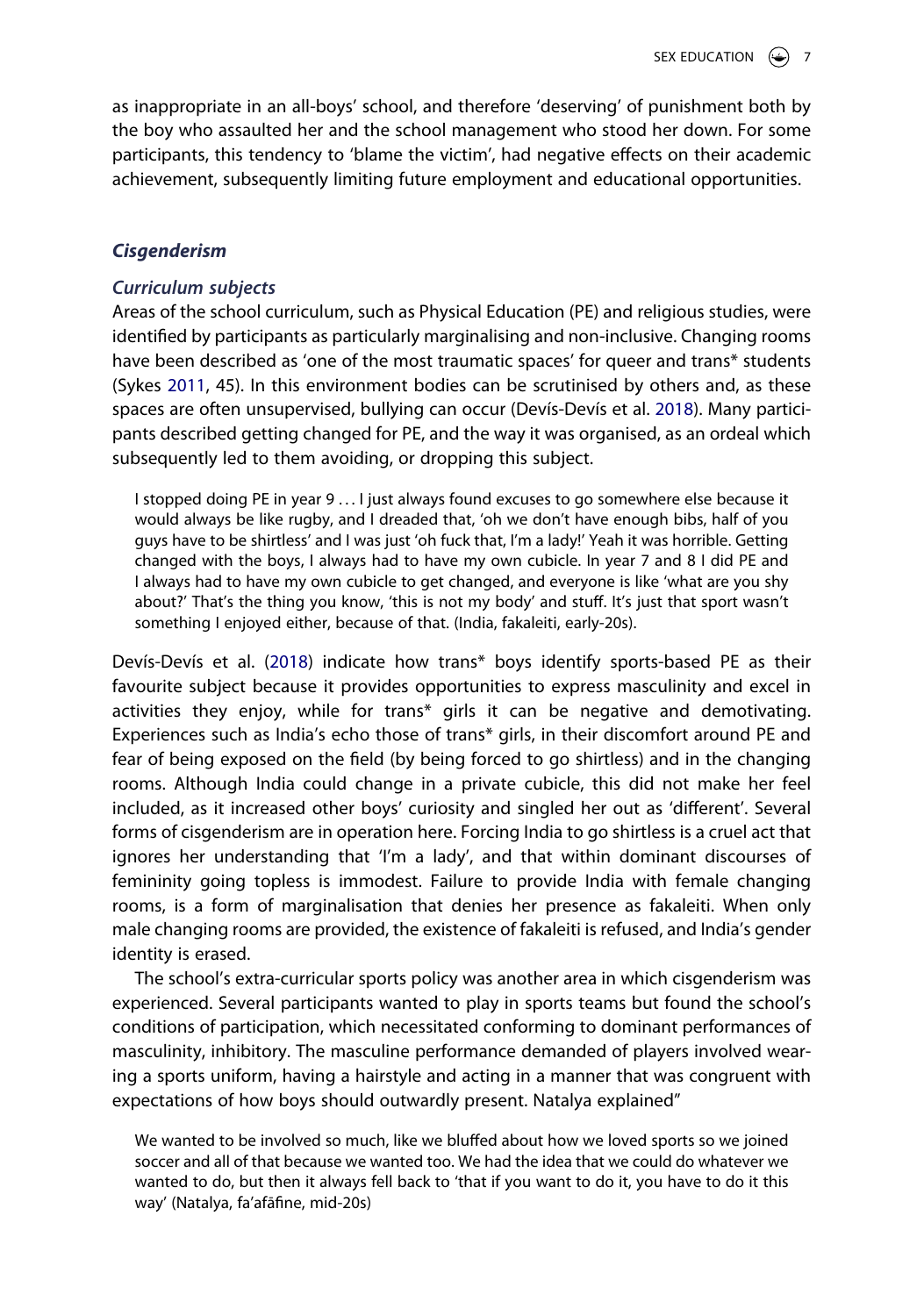#### $8 \quad (*)$  T. HOWELL AND L. ALLEN

The way in which Natalya and her friends styled their looks, in terms of make-up, nail polish, feminine hairstyles and clothes, sat uneasily with the school's idea of a boys' soccer team. When the school insisted, 'if you want to do it, you have to do it this way' (i.e. look like boys) they were not prepared to relinquish their femininity to join the team. This manifestation of cisgenderism is a form of binarising which assumes that a boys' soccer team looks and acts in ways that repudiate femininity. Participants were prevented from participating in sports teams, because their feminine gender expression contravened what was considered 'appropriately masculine' within this context.

The school participants attended was faith-based, comprising a community of devout families where religion had been a strong influence on students since birth. In focus groups, many participants began by talking about being deeply involved with religion throughout childhood. However, this connection was broken as they entered their early teens and began identifying as fa'afāfine or fakaleiti or sexually diverse. Many participants spoke of being rejected by the Church for being a 'disgrace' or an 'abomination'. Religious studies were compulsory for every student at every level, and therefore a constant and inescapable part of school life. Felicity's narrative captures participants' typical experience with religious studies.

I really didn't listen in Religious Studies I just didn't get it. I hated going to that school because everyone uses their religion against you. They said, 'do you know, what you are is a sin' all the time and you know I was just tired. (Felicity, fa'afāfine, late-20s)

Pathologisation of non-binary expressions of gender and diverse sexualities as 'a sin' left Felicity disengaged from religious studies and feeling her gender expression was somehow 'abhorrent' and 'unacceptable'. She went on to explain, how this affected her personal relationship with God and made her question her own faith, 'I think it was used against us. I used to be like, "I believe in God" and then everyone said all this stuff and I'm, like, "is this really worth it, praying to you"? The marginalisation of fa'afāfine and fakaleiti in religious studies had serious consequences for participants' ability to experience their gender identity positively, resulting in a loss of faith and, potential community of support for several of them.

# *Toilets and uniforms*

Cisgenderism was also experienced in relation to toilets and uniforms. As an all-boys school, student toilets accommodated for boys only. Participants frequently recounted being harassed or asked for sexual favours by other students when they went to the bathroom alone. They also recurrently commented on the problematics of cubicles being open at the top and bottom and that not all doors locked.

So, I didn't really use the boy's bathroom. The only time I was there, I was in there with the girls [other fa'afāfine and fakaleiti] doing our make-up or catching up. But if I really needed to go, I would go to the nurses' office. I wouldn't say that's why I was there, I would say 'I am not feeling well oh and can I use the bathroom while I am here?' Yeah it was just horrible. (India, fakaleiti, early-20s)

India's experience of not having a safe toilet to use was described as 'just horrible' and likely to be physically uncomfortable. This narrative reveals the added indignity of having to feign an illness to use the unisex toilet at the nurses' office. Lack of suitable and safe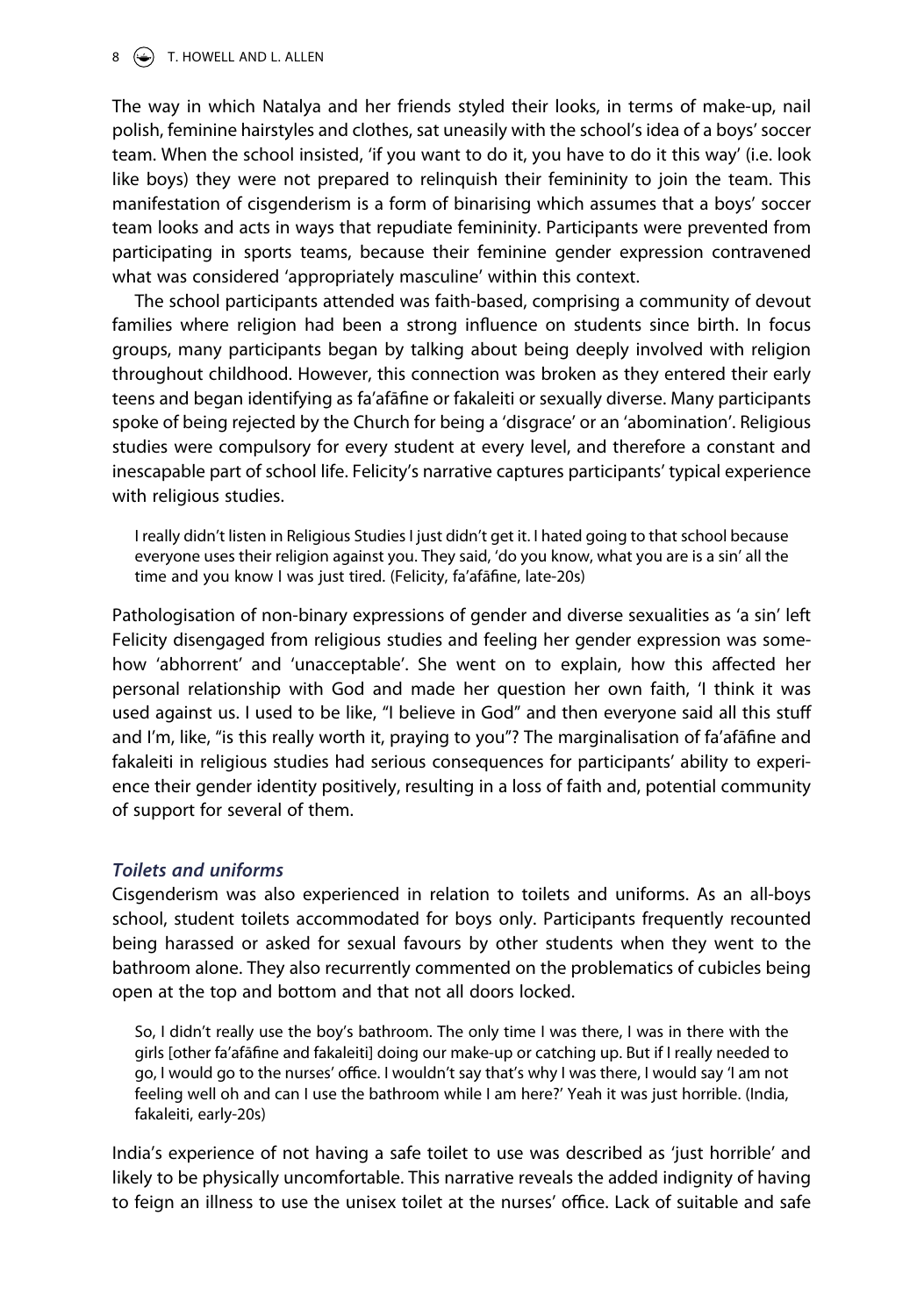toilet facilities meant that basic human functions became moments of stress, with some participants not consuming fluids to avoid having to frequent the toilet during the day.

Tori: So, speaking with [student name] she said she didn't drink anything at school during the day, so she didn't have to use the toilet. She would hold on until she got home. Is that true for you?

Olivia: Yeah we used to do that sometimes. And if we had to go, we never went there alone. (fa'afāfine, late-20s)

A student that is anxious about using the bathroom, maybe unable to concentrate or physically operate at full capacity. Such experiences resonate with findings from Veale et al's (2019) survey which reported that over half (59%) of trans and non-binary students disagreed that it was safe to use the school toilet or changing room that matched their gender (p.62). This same survey also found that less than half of trans\* and non-binary students had access to a unisex bathroom. Failure to provide students with a toilet that matches their gender, contravenes *The Human Rights Act 1993* in Aotearoa-New Zealand which prohibits discrimination on a diverse array of grounds, including 'gender' and 'sexual orientation'. Moreover, for participants who reported being harassed for sexual favours in toilets, the absence of unisex toilets indicates a failure to adhere to *National Administration Guideline 5 (a)* to, 'provide a safe physical and emotional environment for students'.

<span id="page-9-0"></span>School dress codes and uniform regulations are a recognised area of discrimination for trans\* students in the international literature (Jones et al. [2016](#page-13-18); Robinson et al. [2014](#page-14-18)). In this study, participants described an occasion when school prefects petitioned the Board of Trustees to have fa'afāfine and fakaleiti students expelled because they were perceived as 'bringing shame on the school due to their feminine appearance'. As the only uniform option available was male, some participants endeavoured to feminise it by, wearing make-up and growing their hair long.

When I was in Year 13, the prefects had a meeting with management and they told them that they wanted to get rid of us and we had to all cut our hair and no more make-up or we would be expelled from school. And that was something that the prefects were coming up to us and telling us, and certain staff members were saying yeah, but we never obliged. Because apparently if you be the way we are, we are encouraging younger ones to do the same thing. (Olivia, fa'afafine, late-20s)

Participants felt they were confronted by a double standard whereby they were unfairly targeted and threatened with major punishment for seemingly minor infringements. For instance, other students who did not wear their uniform correctly, or, had non-regulation hairstyles, were not threatened with expulsion. Cisgenderism works here, by pathologising fa'afāfine and fakaleiti expressions of gender as bringing 'shame on the school' because they do not comply with masculine performance. Fa'afāfine and fakaleiti are constituted as pathological here via the implication that their expression of gender would 'contaminate' younger students and serve to 'recruit' them.

The annual School Ball was another moment that participants remembered as one where their gender expression was negated. Several wanted to wear dresses but were warned by the school management this was not allowed.

The Ball was an issue. I remember our last Ball, our year 13 Ball was almost cancelled. I know some of the girls [fa'afāfine and fakaleiti] weren't going to come because we weren't allowed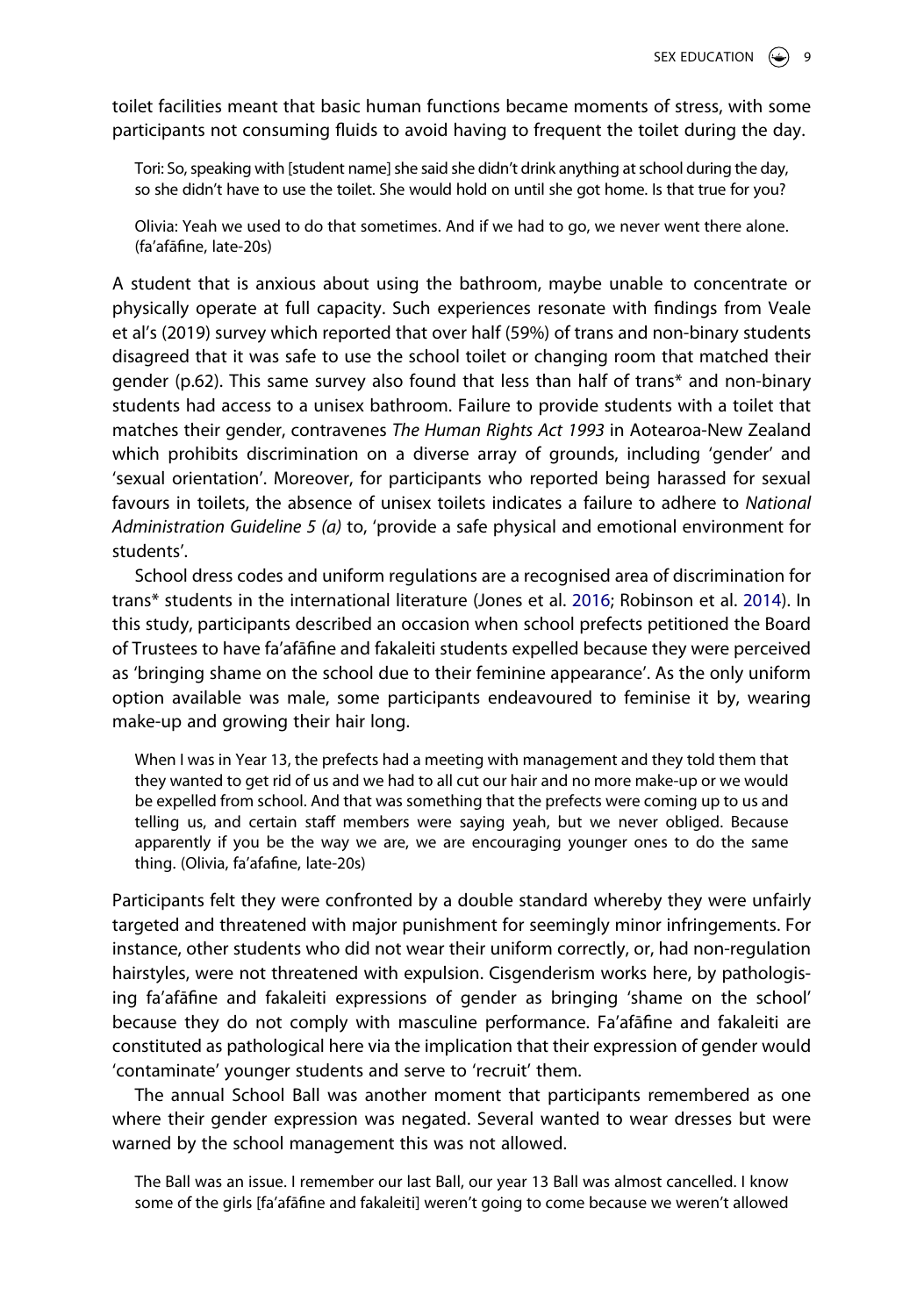10 T. HOWELL AND L. ALLEN

to wear what we wanted to wear. Like obviously some of us wanted to wear dresses. And if we weren't allowed, then we weren't going to come because it's a school Ball . . . I think they were just like, the idea of wearing a dress to management was just wrong, and I don't understand why (Natalya, fa'afafine, mid-20s).

Natalya's comments illustrate how uniform regulations and pressure to conform to a gender specific physical appearance were cisgenderist. Within this environment, which promoted hegemonic forms of masculinity and disavowed femininity, Natalya and other participants' desire to express a feminine gender identity by wearing dresses was denied.

#### **Discussion**

The title of this article derives from an observation made by the first author during the time she was affiliated with the school the participants attended. We use it in the title to encapsulate in one succinct phrase, the cisgenderism present in participants' everyday experiences of schooling. Each day, when teachers said, 'Good morning boys', fa'afāfine and fakaleiti participants were misgendered and their identities erased. Constant repetition of this seemingly minor and mundane occurrence, was just one of the many cisgenderist practices participants routinely endured. Identifying and capturing these everyday practices of cisgenderism for fa'afāfine and fakaleiti students has been our main aim.

<span id="page-10-0"></span>To conclude, we offer some suggestions for future policy and practice based on our findings that might enable schools to be more inclusive of fa'afāfine and fakaleiti students. These suggestions align with existing research that reports schools which support LGBTQ students with policies and curriculum that positively acknowledges gender and sexual diversity, can reduce victimisation and produce better school outcomes for these individuals (Bry et al. [2018](#page-12-10)). However, we add a caveat here. While providing appropriate toilets and offering flexible uniform options are positive changes, like Neary [\(2018\)](#page-14-19), we believe  $'$ ... they do not necessarily interrupt or destabilise the ways that the restrictive sex/ gender order is deeply embedded in the micro-politics of school life' (p.442). Achieving this goal is a much bigger, more complex and enduring project, that remains to be undertaken.

<span id="page-10-1"></span>At the level of school policy in Aotearoa-New Zealand, schools have a responsibility to 'support and acknowledge diversity among students' and are urged to 'question gender stereotypes, and assumptions about sexuality*'* (Ministry of Education [2015,](#page-14-8) 11). Adhering to national educational policy about providing *all* students with a safe environment could be an important first step for schools in reducing these forms of discrimination. As findings from this study reveal, a current approach can be to blame fa'afāfine and fakaleiti students' expressions of femininity for attracting discrimination and, subsequently, punishing them for these incidents. Wider recognition of the kinds of cisgenderist schooling practices and processes that create a structurally unequal environment for fa'afāfine and fakaleiti is suggested. Initiatives can then be developed based on these specific inequitable structures and practices, that seek to disrupt them (Bartholomaeus and Riggs [2017](#page-12-5)).

Drawing school curricula into alignment with existing school policy around gender and sexual diversity is another suggestion to support fa'afāfine and fakaleiti students. The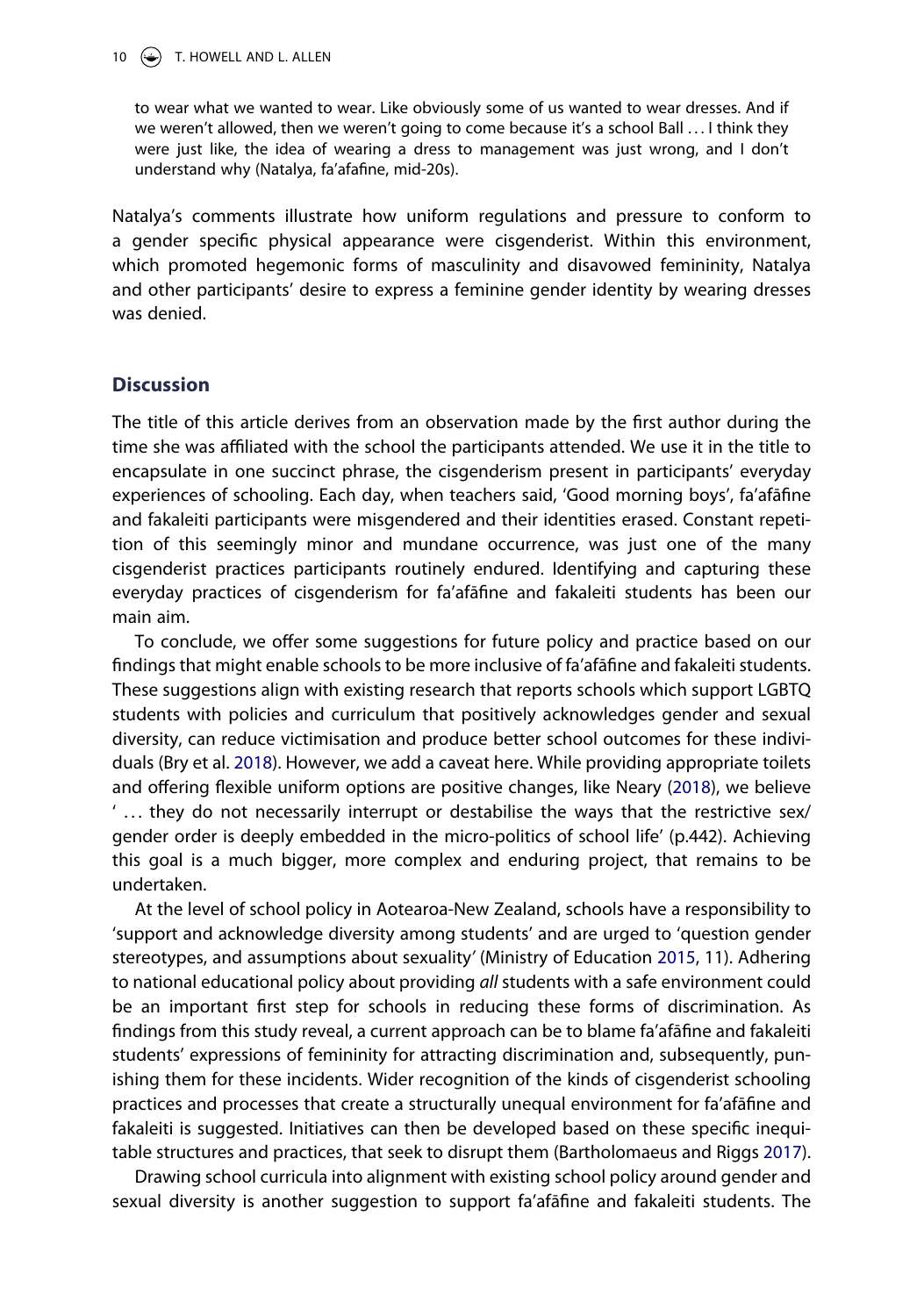Ministry of Education ([2015](#page-14-8)) guidelines acknowledge that toilets can be unsafe environments for gender diverse students, and recommend schools provide them with safe spaces. Physical Education was a curriculum area that caused fa'afāfine and fakaleiti participants considerable angst in this study. One possibility for making Physical Education more inclusive might be to provide fa'afāfine and fakaleiti with a safe and private space in which to change. A safe changing and toilet space might include private lockable cubicles with appropriate teacher supervision to monitor student safety. How these spaces are named, could be decided in consultation with fa'afāfine and fakaleiti students so that they feel comfortable and their identities are appropriately acknowledged.

Physical Education and extra-curricular sports could also be more flexible in their delivery, enabling students to participate in activities and teams they feel comfortable in. Such flexibility would mean that fa'afāfine and fakaleiti students would not be expected to change their appearance to become more masculine, to join teams. It might also extend to providing options for students to choose a team that best matches their own gender. In an all-boys' school this could entail fa'afāfine and fakaleiti joining the sports teams of local girls' schools if they wish to play soccer or other sports competitively. In addition, finding ways of identifying team members that are not shameful or denigrating could be encouraged.

With regards to religious studies, an alternative to teaching that diverse gender and sexual identities are 'sinful', would be to emphasise the religious values of 'love', 'peace', and 'tolerance'. A study by Bry et al. [\(2018\)](#page-12-10) found strategies like highlighting religious values favourable to diversity such as 'love' and 'tolerance', and reinterpreting religious texts, enabled some participants to stay connected to their religion. Teachers of religious studies might also benefit from professional development on LGBTQ issues, to enable interpretations of religious texts that are inclusive of gender and sexually diverse students.

The Ministry of Education [\(2015\)](#page-14-8) guidelines on sexuality education recommend that gender-neutral and inclusive uniform choices be available for gender-diverse students. As participants attended an all-boys school, the school uniform was designed exclusively for boys. However, a possible concession here, might be to allow students to wear 'any type of black shoes' including those typically designated for women. Permitting ballet-type slippers or shoes with a small heel, would acknowledge the preference of fa'afāfine and fakaleiti for feminine attire and better affirm these students' gender identity. These suggestions are far from exhaustive and are best resolved in ways that meet the needs of fa'afāfine and fakaleiti in the specific schooling contexts they attend.

# **Conclusion**

This article has aimed to contribute to an existing body of trans\* students experiences of schooling in several ways. Firstly, it foregrounds the experiences of a specific group of fa'afāfine and fakaleiti students about which little has previously been documented. These groups share similar experiences of cisgenderism at school as trans\* students in relation to their erasure, pathologisation and marginalisation in daily schooling structures and practices. What is distinctive about these experiences is the way they manifest as a consequence of the particular expression of fa'afāfine and fakaleiti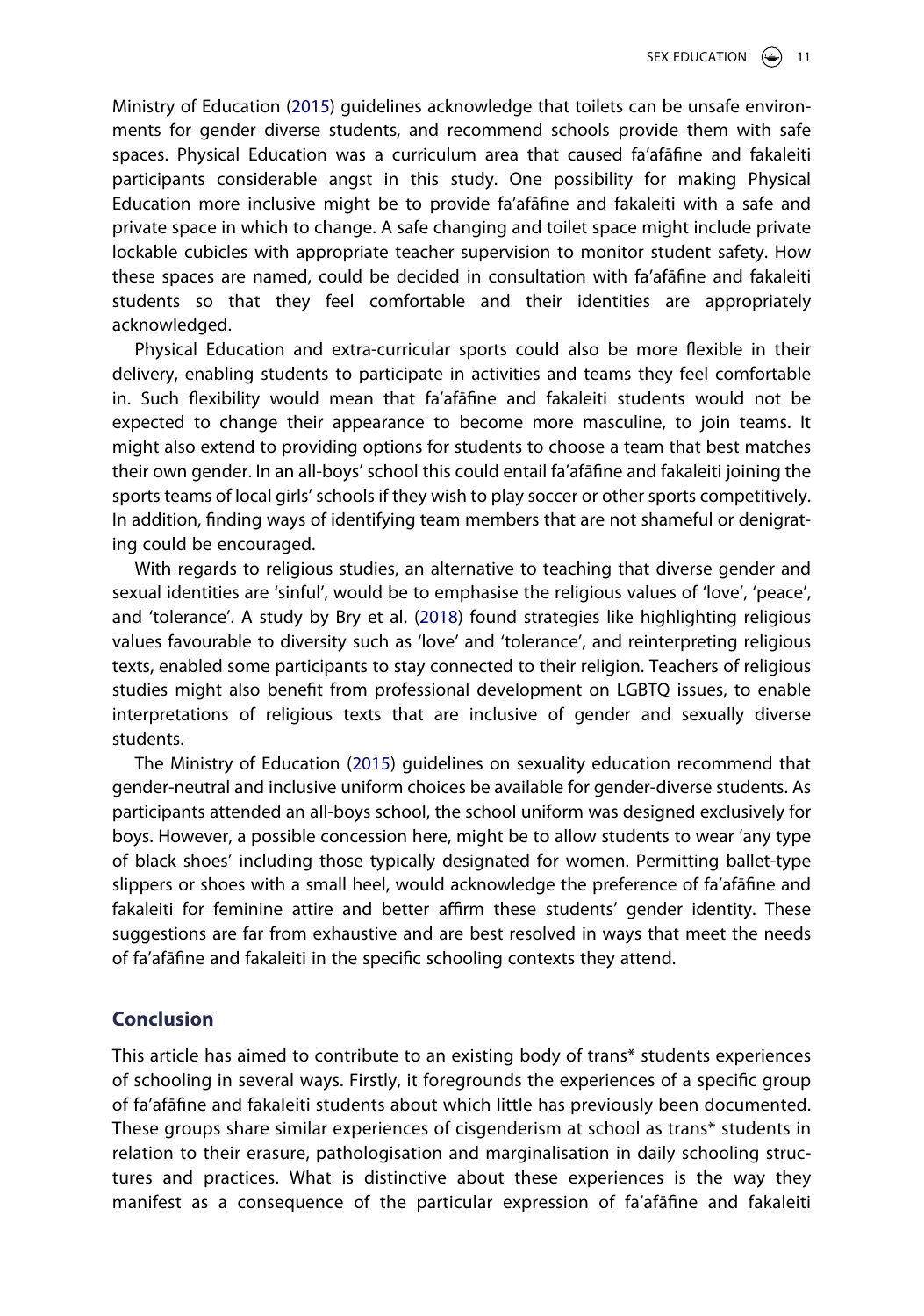12  $\left(\rightarrow\right)$  T. HOWELL AND L. ALLEN

gender identity in an all-boys faith-based school. Importantly, being fa'afāfine and fakaleiti is a uniquely Samoan and Tongan cultural experience that is not entirely captured, nor expressed, by some western conceptualisations of the term trans\*. What this study draws attention to is the intensely difficult position fa'afāfine and fakaleiti students experience when in an environment designated specifically for boys and within a faith-based context that does not generally embrace gender or sexual diversity.

#### **Notes**

- <span id="page-12-0"></span>1. The faith-base of this school cannot be disclosed to protect confidentiality.
- <span id="page-12-1"></span>2. We use the term trans\* throughout this paper in place of 'transgender' or other terminology, where the asterix denotes the desire to be as inclusive as possible (see Neary [2018\)](#page-14-19). When referring to the work of other scholars we use the terminology they employed in recognition of their preferences and the contextual specificities of their research.
- <span id="page-12-8"></span>3. A pseudonym
- <span id="page-12-9"></span>4. Nadeen is part-Samoan and identified as fa'afāfine throughout her schooling. Since leaving school she has identified as transgender.

#### **Disclosure statement**

No potential conflict of interest was reported by the authors.

#### **ORCID**

Louisa Allen http://orcid.org/0000-0003-2995-4417

#### **References**

- <span id="page-12-6"></span>Ansara, Y. [2015](#page-4-0). "Challenging Cisgenderism in the Aging and Aged Care Sector: Meeting the Needs of Older People of Trans And/or Non-binary Experience." *Australasian Journal on Aging* 34 (2): 14–18. doi:[10.1111/ajag.12278.](https://doi.org/10.1111/ajag.12278)
- <span id="page-12-4"></span>Ansara, Y., and P. Hegarty. [2013](#page-4-1). "Misgendering in English Language Contexts: Applying Non-cisgenderist Methods to Feminist Research." *International Journal of Multiple Research Approaches* 7 (2): 160–177. doi:[10.5172/mra.2013.7.2.160.](https://doi.org/10.5172/mra.2013.7.2.160)
- <span id="page-12-7"></span>Aultman, B. [2014](#page-5-0). "Cisgender." *Transgender Studies Quarterly* 1 (1–2): 61–62. doi:[10.1215/23289252-](https://doi.org/10.1215/23289252-2399614) [2399614](https://doi.org/10.1215/23289252-2399614).
- <span id="page-12-5"></span>Bartholomaeus, C., and D. Riggs. [2017.](#page-4-2) *Transgender People and Education*. New York: Palgrave Macmillan.
- <span id="page-12-3"></span>Bowskill, T. [2017](#page-3-0). "How Educational Professionals Can Improve the Outcomes for Transgender Children and Young People." *Educational and Child Psychology* 34 (3): 96–108.
- <span id="page-12-10"></span>Bry, L., B. Mustanski, R. Garofalo, and M. Burns. [2018.](#page-10-0) "Resilience to Discrimination and Rejection among Young Sexual Minority Males and Transgender Females: A Qualitative Study on Coping with Minority Stress." *Journal of Homosexuality* 65 (11): 1435–1456. doi:[10.1080/](https://doi.org/10.1080/00918369.2017.1375367) [00918369.2017.1375367](https://doi.org/10.1080/00918369.2017.1375367).
- <span id="page-12-2"></span>Clark, T., M. Lucassen, P. Bullen, S. Denny, T. Fleming, E. Robinson, and F. Rossen. [2014.](#page-2-0) "The Health and Well-Being of Transgender High School Students: Results from the New Zealand Adolescent Health Survery (Youth'12)." *Journal of Adolescent Health* 55 (2): 93–99. doi:[10.1016/j.](https://doi.org/10.1016/j.jadohealth.2013.11.008) [jadohealth.2013.11.008.](https://doi.org/10.1016/j.jadohealth.2013.11.008)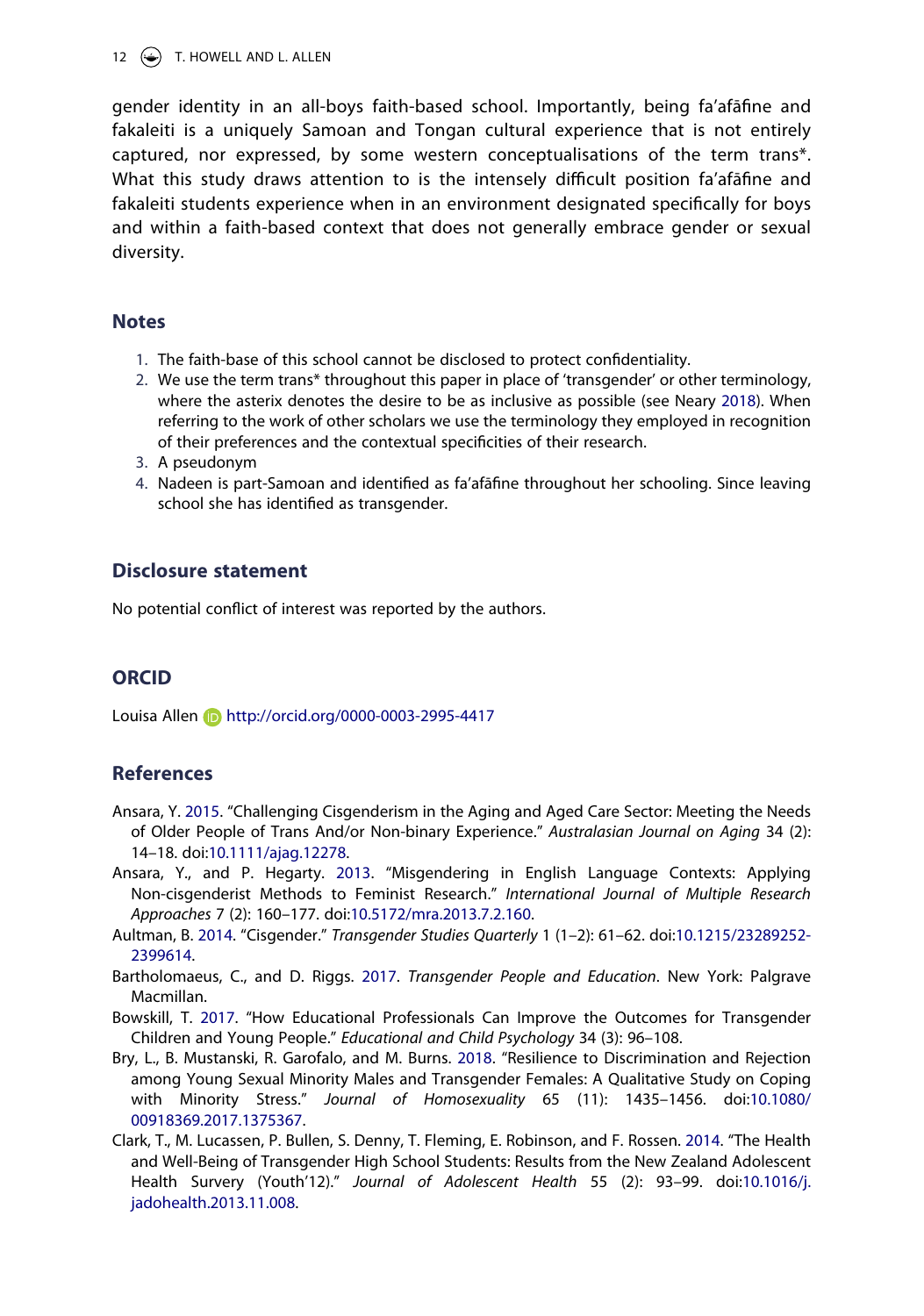- <span id="page-13-7"></span>Day, J., A. Perez-Brumer, and S. Russell. [2018](#page-3-1). "Safe Schools? Transgender Youth's School Experiences and Perceptions of School Climate." *Journal of Youth and Adolescence* 47 (8): 1731–1742. doi:[10.1007/s10964-018-0866-x.](https://doi.org/10.1007/s10964-018-0866-x)
- <span id="page-13-9"></span>Department for Children, Schools and Families. [2009.](#page-3-2) "Guidance for Schools on Preventing and Responding to Sexist, Sexual and Transphobic Bullying: Safe to Learn: Embedding Anti-Bullying Work in Schools." <https://www.gires.org.uk/wp-content/uploads/2014/10/DCSF-01136-2009.pdf>
- <span id="page-13-17"></span>Devís-Devís, J., S. Pereira-García, E. López-Canada, V. Pérez-Samaniego, and J. Fuentes-Miguel. [2018](#page-7-0). "Looking Back into Trans Persons' Experiences in Heteronormative Secondary Physical Education Contexts." *Physical Education and Sport Pedagogy* 23 (1): 103–116. doi:[10.1080/](https://doi.org/10.1080/17408989.2017.1341477) [17408989.2017.1341477](https://doi.org/10.1080/17408989.2017.1341477).
- <span id="page-13-10"></span>Dickson, S. [2017](#page-4-3). *Trans and Gender Diverse Responses: Building Rainbow Communities Free of Partner and Sexual Violence*. Wellington: Hohou Te Rongo Kahukura - Outing Violence.
- <span id="page-13-14"></span>Enke, A. [2013](#page-4-4). "The Education of Little Cis: Cisgender and the Discipline of Opposing Bodies." In *The Transgender Studies Reader*, edited by S. Stryker and A. Z. Aizura, 234–247. Vol. 2. New York: Routledge.
- <span id="page-13-2"></span>Feu'u, P. [2017.](#page-1-0) "A Comparative Study of Fa'afafine of Samoa and Whakawahine of Aotearoa New Zealand." In *Representing Trans: Linguistic, Legal and Everyday Perspectives*, edited by E. Hazenberg and M. Meyerhoff, 171–203. Wellington: Victoria University Press.
- <span id="page-13-16"></span>Formby, E. [2014](#page-6-0). *Trans)gender Identity Awareness and Support in Rotherham*. Sheffield: Centre for Education and Inclusion Research Sheffield Hallam University.
- <span id="page-13-3"></span>Good, M. [2014](#page-1-1). "The Fokisi and Fakaleiti: Provocative Performances in Tonga." In *Gender on the Edge: Transgender, Gay and Other Pacific Islanders*, edited by N. Besnier and K. Alexeyeff, 213–240. Hawai'i: University of Hawai'i Press.
- <span id="page-13-15"></span>Graham, L., H. Crissmann, J. Tocco, L. Hughes, R. Snow, and M. Padilla. [2014](#page-6-0). "Interpersonal Relationships and Social Support in Transitioning Narratives of Black Transgender Women in Detroit." *International Journal of Transgenderism* 15 (2): 100–113. doi:[10.1080/](https://doi.org/10.1080/15532739.2014.937042) [15532739.2014.937042.](https://doi.org/10.1080/15532739.2014.937042)
- <span id="page-13-1"></span>Hazenberg, E., and M. Meyerhoff. [2017.](#page-1-0) *Representing Trans: Linguistic, Legal and Everyday Perspectives*. Wellington: Victoria University Press.
- <span id="page-13-0"></span>Howell, T. [2019](#page-1-2). "Becoming a Goddess': Experiences of Fa'afāfine and Fakaleiti at an All Boys Secondary School." Masters Thesis, Faculty of Education and Social Work, University of Auckland.
- <span id="page-13-5"></span>Jones, T., and L. Hillier. [2013.](#page-3-3) "Comparing Trans-spectrum and Same-sex-attracted Youth in Australia: Increased Risks, Increased Activisms." *Journal of LGBT Youth* 10 (4): 287–307. doi:[10.1080/](https://doi.org/10.1080/19361653.2013.825197) [19361653.2013.825197.](https://doi.org/10.1080/19361653.2013.825197)
- <span id="page-13-18"></span>Jones, T., E. Smith, R. Ward, J. Dixon, L. Hillier, and A. Mitchell. [2016](#page-9-0). "School Experiences of Transgender and Gender Diverse Students in Australia." *Sex Education* 16 (2): 156–171. doi:[10.1080/14681811.2015.1080678](https://doi.org/10.1080/14681811.2015.1080678).
- <span id="page-13-11"></span>Kerekere, E. [2017.](#page-4-5) "Part of the Whānau: The Emergence of Takatāpui Identity: He Whāriki Takatāpui." Doctor of Philosophy, Te Kawa a Māui School of Māori Studies, Victoria University of Wellington.
- <span id="page-13-6"></span>Kosciw, J., E. Greytak, and E. Diaz. [2009.](#page-3-4) "Who, What, Where, When and Why: Demographic and Ecological Factors Contributing to Hostile School Climate for Lesbian, Gay, Bisexual, and Transgender Youth." *Journal of Youth and Adolescence* 38 (7): 976–988. doi:[10.1007/s10964-009-](https://doi.org/10.1007/s10964-009-9412-1) [9412-1.](https://doi.org/10.1007/s10964-009-9412-1)
- <span id="page-13-8"></span>Kosciw, J., E. Greytak, A. Zongrone, C. Clark, and N. Thruong. [2018.](#page-3-5) *The 2017 National School Climate Survey: The Experiences of Lesbian, Gay, Bisexual, Transgender and Queer Youth in Our Nation's Schools*. New York: GLSEN.
- <span id="page-13-13"></span>Leonard, M. [2019.](#page-4-6) "Growing up Trans\*: Exploring the Positive School Experiences of Transgender Children and Young People." PhD Thesis, Education and Psychology, University of East London.
- <span id="page-13-4"></span>Manusaute, V., L. Fonua, A. L Prescot-Faletau, L. Tu'u, and O. Taouma, (ed.). [2017](#page-2-1). *Talanoa: Four Pacific Plays*. Auckland: Little Island Press.
- <span id="page-13-12"></span>McCormack, M. [2012.](#page-4-7) "The Positive Experiences of Openly Gay, Lesbian, Bisexual and Transgendered Students in a Christian Sixth Form College." *Sociological Research Online* 17 (3): 5–32. doi:[10.5153/](https://doi.org/10.5153/sro.2461) [sro.2461.](https://doi.org/10.5153/sro.2461)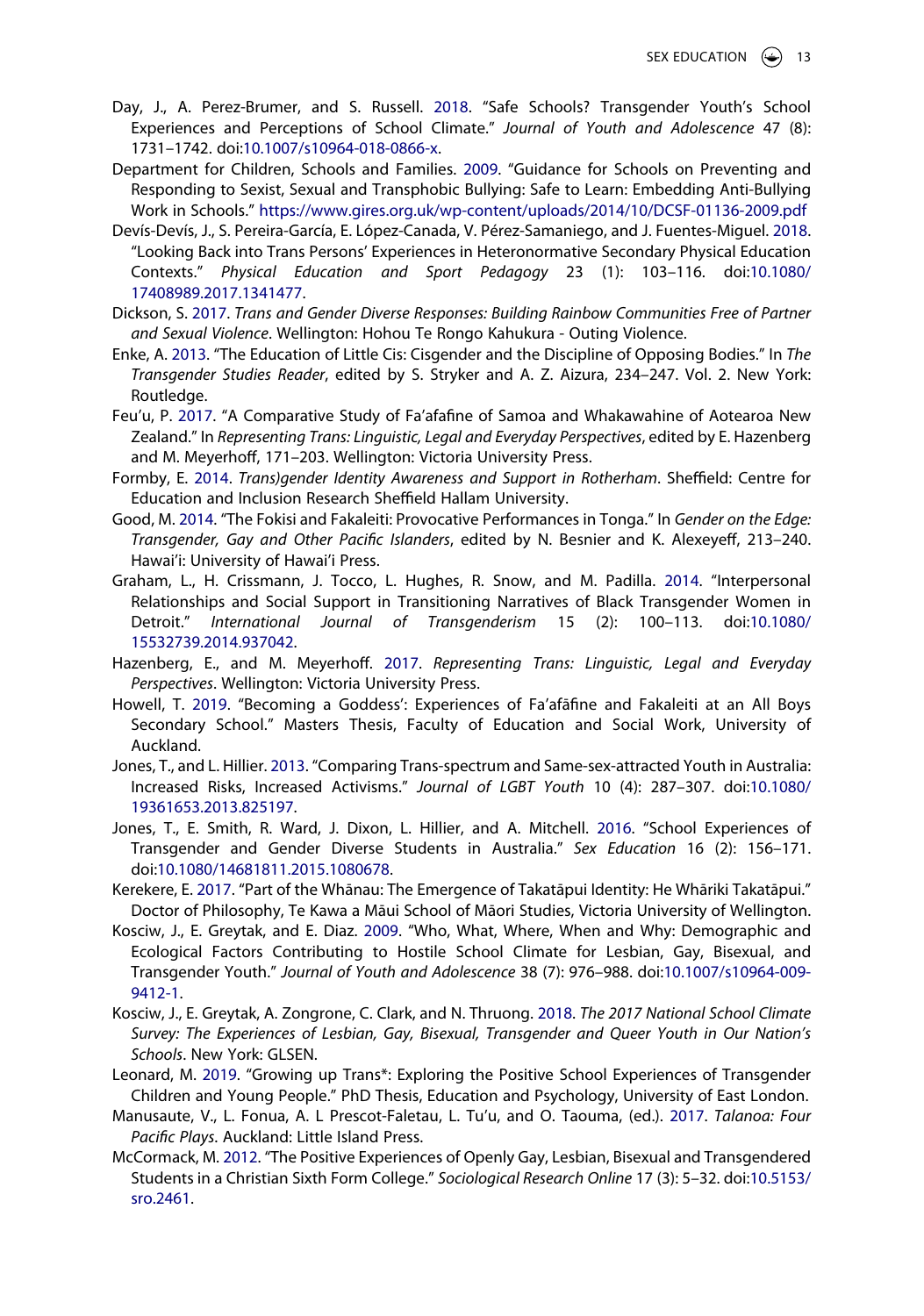- 14  $\left(\frac{1}{2}\right)$  T. HOWELL AND L. ALLEN
- <span id="page-14-13"></span>McGuire, J., C. Anderson, R. Toomey, and S. Russell. [2010](#page-3-1). "School Climate for Transgender Youth: A Mixed Method Investigation of Student Experiences and School Responses." *Journal of Youth and Adolescence* 39 (10): 1175–1188. doi:[10.1007/s10964-010-9540-7.](https://doi.org/10.1007/s10964-010-9540-7)
- <span id="page-14-8"></span>Ministry of Education. [2015](#page-2-2). *Sexuality Education: A Guide for Principals, Boards of Trustees, and Teachers*. Wellington: https://health.tki.org.nz/Teaching-in-HPE/Policy-guidelines/Sexualityeducation-a-guide-for-principals-boards-of-trustees-and-teachers.
- <span id="page-14-12"></span>Mitchell, M., M. Gray, and K. Beninger. [2014.](#page-3-6) *Tackling Homophobic, Biphobia and Transphobic Bullying among School-age Children and Young People: Findings from a Mixed Methods Study of Teachers, Other Providers and Pupils*. London: NatCen Social Research.
- <span id="page-14-19"></span>Neary, A. [2018](#page-10-1). "New Trans\* Visibilities: Working the Limits and Possibilities of Gender at School." *Sex Education* 18 (4): 435–448. doi:[10.1080/14681811.2017.1419950.](https://doi.org/10.1080/14681811.2017.1419950)
- <span id="page-14-15"></span>O'Flynn, S. [2016.](#page-3-7) "'Oh Yeah - Is She a He-she?' Female to Male Transgendered Pupils in the Formal and Informal Cultures of an English Secondary School." *Pedagogy, Culture and Society* 24 (3): 431–444. doi:[10.1080/14681366.2016.1194311.](https://doi.org/10.1080/14681366.2016.1194311)
- <span id="page-14-6"></span>Petterson, L. J., B. J. Dixson, A. C. Little, and P. L. Vasey. [2016.](#page-2-3) "Reconsidering Male Bisexuality: Sexual Activity Role and Sexual Attraction in Samoan Men Who Engage in Sexual Interactions with Fa'afafine." *Psychology of Sexual Orientation and Gender Diversity* 3 (1): 11–26. doi:[10.1037/](https://doi.org/10.1037/sgd0000160) [sgd0000160](https://doi.org/10.1037/sgd0000160).
- <span id="page-14-7"></span>Poasa, K. [1992.](#page-2-3) "The Samoan Fa'afafine: One Case Study and Discussion of Transsexualism." *Journal of Psychology & Human Sexuality* 5 (3): 539–552.
- <span id="page-14-18"></span>Robinson, K., P. Bansel, N. Densen, G. Ovenden, and C. Davies. [2014](#page-9-0). *Growing up Queer: Issues Facing Young Australians Who are Gender Variant and Sexuality Diverse*. Melbourne: Young and Well Cooperative Research Centre.
- <span id="page-14-1"></span>Schmidt, J. [2010](#page-1-0). "Redefining Fa'afafine: Western Discourses and the Construction of Transgenderism in Samoa." In *Intersections: Gender, History and Culture in the Asian Context*. Surrey: Ashgate. <http://intersections.anu.edu.au/issue6/schmidt.html>
- <span id="page-14-4"></span>Schmidt, J. [2015](#page-1-3). "Gender Diversity – Fa'afāfine." In *Te Ara – The Encyclopedia of New Zealand*. Accessed 4 June 2020. <http://www.TeAra.govt.nz/en/gender-diversity/page-3>
- <span id="page-14-0"></span>Schmidt, J. [2016.](#page-1-4) "Being 'Like a Woman': Fa'afāfine and Samoan Masculinity." *The Asia Pacific Journal of Anthropology* 17 (3/4): 287–304. doi:[10.1080/14442213.2016.1182208](https://doi.org/10.1080/14442213.2016.1182208).
- <span id="page-14-5"></span>Stryker, S. [2014.](#page-2-4) "Introduction." *TSQ: Transgender Studies Quarterly* 1 (1–2): 1–18. doi:[10.1215/](https://doi.org/10.1215/23289252-2398540) [23289252-2398540](https://doi.org/10.1215/23289252-2398540).
- <span id="page-14-3"></span>Sua'ali'i, T. [2001](#page-1-5). "Samoans and Gender: Some Reflections on Male, Female and Fa'afafine Gender Identities." In *Tangata O Te Moana Nui: The Evolving Identities of Pacific People in Aotearoa/New Zealand*, edited by C. Macpherson, P. Spoonley, and M. Anae, 160–180. Palmerston North: Dunmore Press.
- <span id="page-14-17"></span>Sykes, H. [2011.](#page-7-1) *Queer Bodies: Sexualities, Genders and Fatness in Physical Education*. New York: Peter Lang.
- <span id="page-14-16"></span>Tan, K., J. Schmidt, S. Ellis, and J. Veale. [2020.](#page-4-8) "Mental Health of Trans and Gender Diverse People in Aotearoa/New Zealand: A Review of the Social Determinants of Inequities." *New Zealand Journal of Psychology* 64–72.
- <span id="page-14-14"></span>Taylor, C., and T. Peter. [2011](#page-3-1). "Every Class in Every School: The First National Climate Survey on Homophobia, Biphobia, and Transphobia in Canadian Schools." *Final Report*. Toronto, ON: Eagle Canada Human Rights Trust.

<span id="page-14-10"></span>UNESCO. [2011](#page-2-5). *Rio Statement on Homophobic Bullying and Education for All*. Rio de Janeiro: UNESCO.

- <span id="page-14-9"></span>UNESCO (United Nations Educational, Scientific and Cultural Organisation). [2009](#page-2-5). *International Technical Guidance on Sexuality Education: An Evidence-informed Approach for Schools, Teachers and Health Educators. 2: Topics and Learning Objectives*. Paris: UNESCO Section on HIV and AIDS.
- <span id="page-14-11"></span>United Nations. [2012.](#page-2-6) *Born Free and Equal: Sexual Orientation and Gender Identity in International Human Rights Law*. New York: United Nations Human Rights Office of the High Commissioner.
- <span id="page-14-2"></span>VanderLaan, D., L. Petterson, M. Ryan, and P. Vasey. [2014.](#page-1-0) "(Trans) Gender Role Expectation and Child Care in Samoa." *The Journal of Sex Research* 52 (5): 710–720. doi:[10.1080/](https://doi.org/10.1080/00224499.2014.884210) [00224499.2014.884210.](https://doi.org/10.1080/00224499.2014.884210)